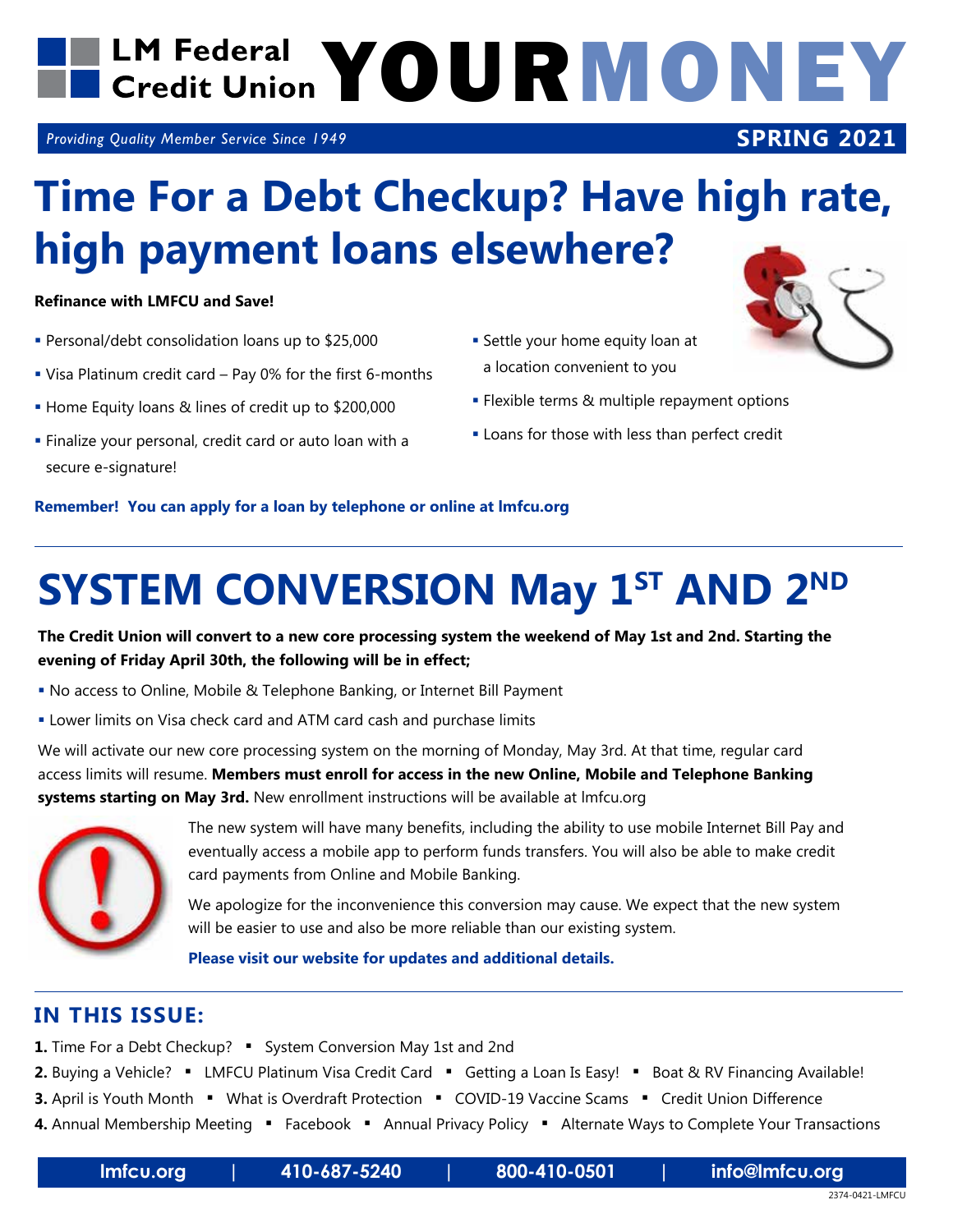#### **Loan Is Easy! We Have Great Rates Buying a Vehicle? and Much More!**

Rates as low as 1.99% APR Financing of up to 105% of the vehicle cost is available\* Delay your first payment up to 3 months Repayment terms up to 7-years\* Finance back through the 2008 model year\* Get pre-approved for your loan See our auto buying tips at lmfcu.org Find your vehicle with the LMFCU Auto Buying Center Use Autodraft to complete your dealer purchase Private party and refinance loans available Low cost GAP and no deductible extended warranties APR = Annual Percentage Rate. \*Restrictions apply. Rate quoted assumes a FICO score of 730+.

#### **LMFCU Platinum Visa Credit Card**

Take advantage of our 0% introductory rate for 6-months on purchases and balance transfers!

Ongoing rates as low as 9.15 APR\*

Transfer your bank credit card or personal loan balance to your LMFCU Platinum card.



A low 2% balance transfer fee applies (Minimum \$2)

**Call or visit lmfcu.org for additional information or to apply for a credit card.**

APR = Annual Percentage Rate Rate quoted assumes a FICO score of 730+

#### **LM Federal Offers Free Checking!**

The Credit Union still offers free checking with no minimum balance requirement. You may open an account online or by telephone.

# **Getting a**

**Apply for a loan in as little as 10 minutes, online at lmfcu.org, by telephone or in-person.**

Loans are typically approved within an hour or by the next business morning.

Sign your loan agreements with a secure e-signature.

Funds are disbursed by electronic transfer or FedEx.

No need to visit the office!



## **Boat & RV Financing Available!**

The boat and RV shows may have been canceled or delayed, but we are available as always to finance the purchase or refinance of your powerboat, sailboat, or jet ski. Loans with as little as 5% down and repayment terms up to 15-years are available. We can finance boats of almost any age and can finance RV's up to 15-years old.

**Contact our Loan Specialists for details.**

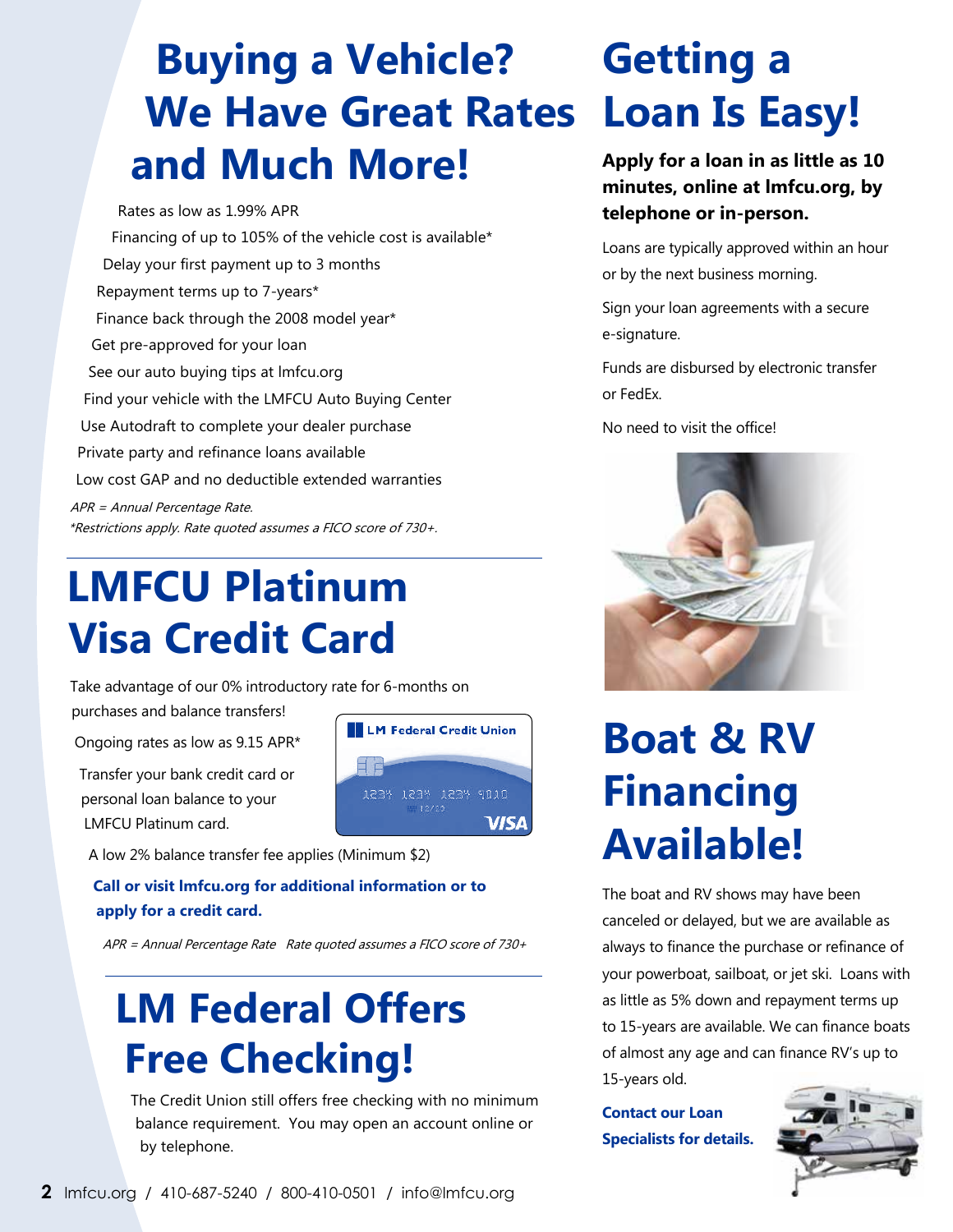## **April Is Youth Month! Are You Preparing Your Children's Financial Future?**

#### **Teaching your kids about personal finances and money is essential for your kids financial future.**

We have educational and fun worksheets and information available to help teach younger children. Visit lmfcu.org to get an age appropriate educational packet.

Open a Child's Account by April 30th and get a \$5 matching cash deposit and a cool piggy bank!

\* Promotion expires on April 30th. Deposits must be made to a child's account, age 17 or less. Other restrictions apply.



## **What is Overdraft Protection & Why Might You Need It?**

Overdraft protection allows payments you already made to clear even if you do not have enough money in your checking account to cover the full amount. You may avoid the hassle of returned or declined payments and costly overdraft fees.

 **Visit the "What's New" page at lmfcu.org for details.**

## **COVID-19 Vaccine Scams a 'Growing Problem'**

An ad for the COVID-19 vaccine on Craigslist. Telephone offers of home delivery of the vaccine. Text messages inviting you to set up an appointment for a coronavirus vaccination. Offers of "leftover" vaccine supposedly up for grabs. Don't fall for these scams!

**Visit the "What's New" note at lmfcu.org for details.**



#### **Credit Union Difference**

A credit union is a not-for-profit financial institution owned and operated by its members

rather than by outside stockholders. A credit union typically offers better rates on savings and loan products than other, profit-driven financial institutions. Our member service is typically better than the banks. When you call the office you are typically connected to an MSR with no waiting.